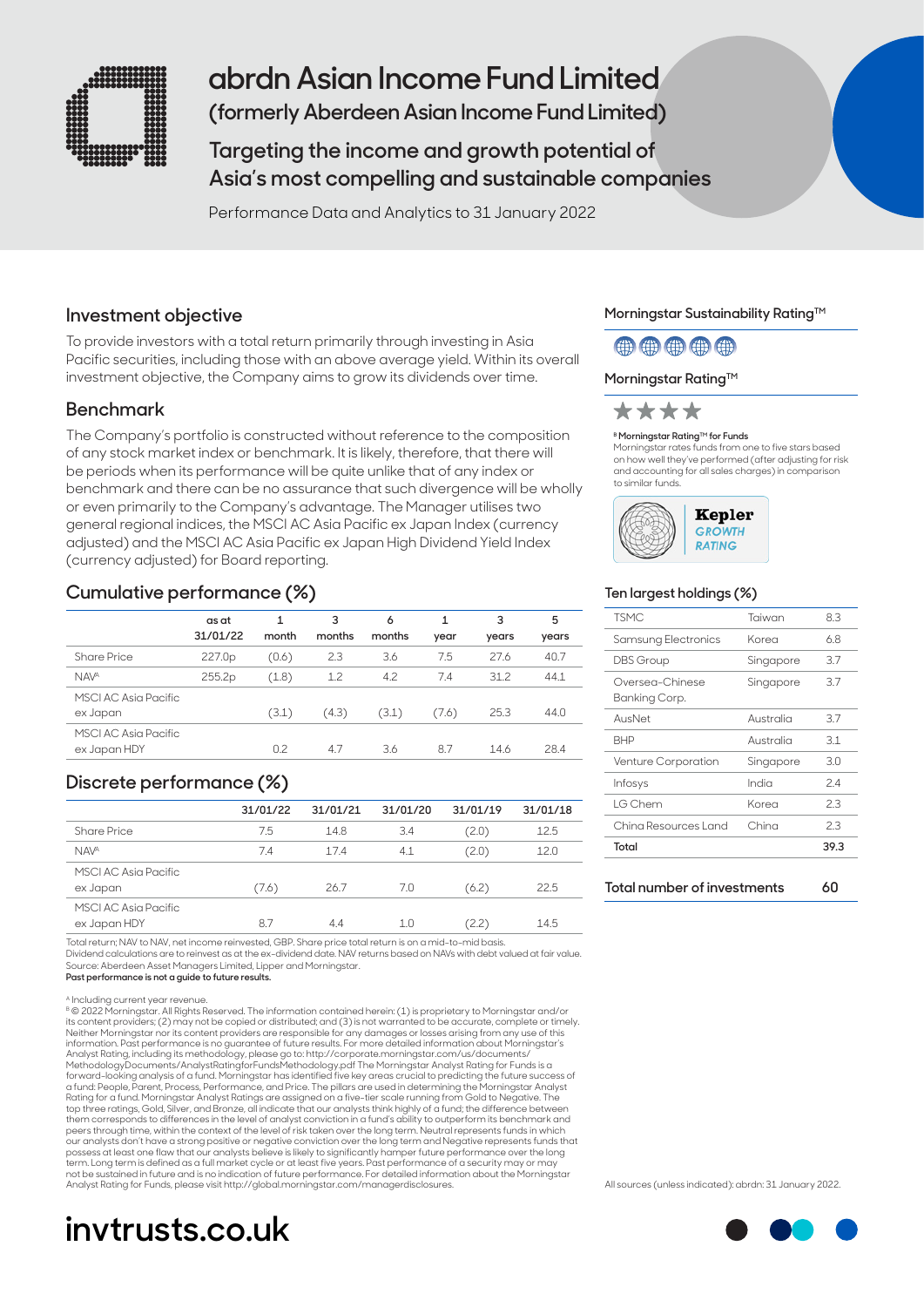## **abrdn Asian Income Fund Limited**



## **1 Year Premium/Discount Chart (%)**

### **Fund managers' report**

### **Market and portfolio review**

Asian equities fell in January in what was a tough start to 2022 for global equities. Alongside rising Covid-19 cases and tensions on Ukraine's border, investors' appetite to hold risk assets was knocked by worries of rising inflation across the globe. This fuelled fears that central banks would have to raise interest rates further and faster than previously expected. A change in tone by the US Federal Reserve was particularly influential, with Federal Reserve Chairman Powell saying the US economy "no longer needed sustained high levels of monetary support", as US inflation almost hit a 40-year high of 7% in December. Several regional markets fell during the month, but export-heavy South Korea was hit particularly hard. Australia also sold off significantly as inflation lifted above the Reserve Bank of Australia's target range.

However, China is moving in the opposite direction. At a time when major central banks are beginning to tighten monetary policy and raise interest rates, the People's Bank of China chose to cut several key lending rates during the month as it grapples with slower growth in the mainland economy.

The technology space continues to experience contrasting fortunes. The strength in demand in the semiconductor chain was further emphasised in January, with Samsung Electronics indicating it generated its highest quarterly operating profit in four years, and Taiwan Semiconductor Co reporting the largest quarterly profit in its history. However, the Chinese internet sector continues to be dogged by the regulatory crackdown.

#### **Fund managers' report continues overleaf**

C Expressed as a percentage of average daily net assets for the year ended 31 December 2020. The Ongoing Charges Figure (OCF) is the overall cost shown as a percentage of the value of the assets of the Company. It is made up of the Annual Management Fee and other charges. It does not include any costs associated with buying shares in the Company or the cost of buying and selling stocks within the Company. The OCF can help you compare the annual operating expenses of different Companies.

D With effect from 1 January 2020 the management fee was moved to a tiered basis: 0.85% of the average value of net assets up to £350 million and 0.65% of the average value of net assets in excess of £350 million.

E Calculated using the Company's historic net dividends and month end share price.

F Net gearing is defined as a percentage, with net debt (total debt less cash/cash equivalents) divided by shareholders' funds.

G The 'Active Share' percentage is a measure used to describe what proportion of the Company's holdings differ from the benchmark index holdings.



### **Country allocation (%)**

|             | Trust | Regional<br>Index | Month's<br>market<br>change |
|-------------|-------|-------------------|-----------------------------|
|             | 19.0  | 26                | (0.1)                       |
| Singapore   |       |                   |                             |
| Taiwan      | 18.9  | 15.8              | (1.0)                       |
| Australia   | 18.6  | 14.7              | (7.9)                       |
| China       | 9.5   | 31.5              | (2.0)                       |
| Korea       | 9.1   | 11.5              | (9.3)                       |
| India       | 6.9   | 12.3              | (0.4)                       |
| Thailand    | 6.7   | 1.7               | 1.2                         |
| Hong Kong   | 4.3   | 6.1               | 2.0                         |
| New Zealand | 4.0   | 0.4               | (14.1)                      |
| Japan       | 1.7   |                   |                             |
| Indonesia   | 1.0   | 1.4               | 1.6                         |
| Malaysia    | 0.1   | 1.3               | (2.7)                       |
| Philippines |       | 0.7               | 5.1                         |
| Cash        | 0.2   |                   |                             |
| Total       | 100.0 | 100.0             |                             |

Month's market change represents the individual country returns calculated using the MSCI Index series (£). Market change is Total Return in GBP. Index may not add up to 100 due to rounding. Source: Aberdeen Asset Managers Limited and MSCI.

#### **Fund risk statistics**

|                                          |      | 3 Years 5 Years |
|------------------------------------------|------|-----------------|
| Annualised Standard<br>Deviation of Fund | 1302 | 11 40           |
| Reta                                     | N 90 | N 81            |
| Sharpe Ratio                             | 0.88 | 0.76            |
| Annualised Tracking Error                | 585  | 564             |
| Annualised Information Ratio             | 023  | (0.01)          |
| R-Squared                                | N 81 | N 80            |

Source: Aberdeen Asset Management, BPSS & Datastream, Basis: Total Return, Gross of Fees, GBP. Please note that risk analytics figures are calculated on gross returns whereas the performance figures are based on net asset value(NAV) returns. In addition, the risk analytics figures lag the performance figures by a month.

### **Key information**

### **Calendar**

| Year end                           | 31 December                        |
|------------------------------------|------------------------------------|
| Accounts published                 | April                              |
| Annual General Meeting             | May                                |
| Dividend paid                      | February, May,<br>August, November |
| Launch date                        | December 2005                      |
| Fund manager                       | Asian Equities Team                |
| Ongoing charges <sup>c</sup>       | 1.10%                              |
| Annual management fee <sup>D</sup> | 0.85% (tiered)                     |
| Premium/(Discount)                 | $(11.0)\%$                         |
| Yield <sup>E</sup>                 | 42%                                |
| Net gearing <sup>F</sup>           | 10.6%                              |
| Active share <sup>G</sup>          | 778%                               |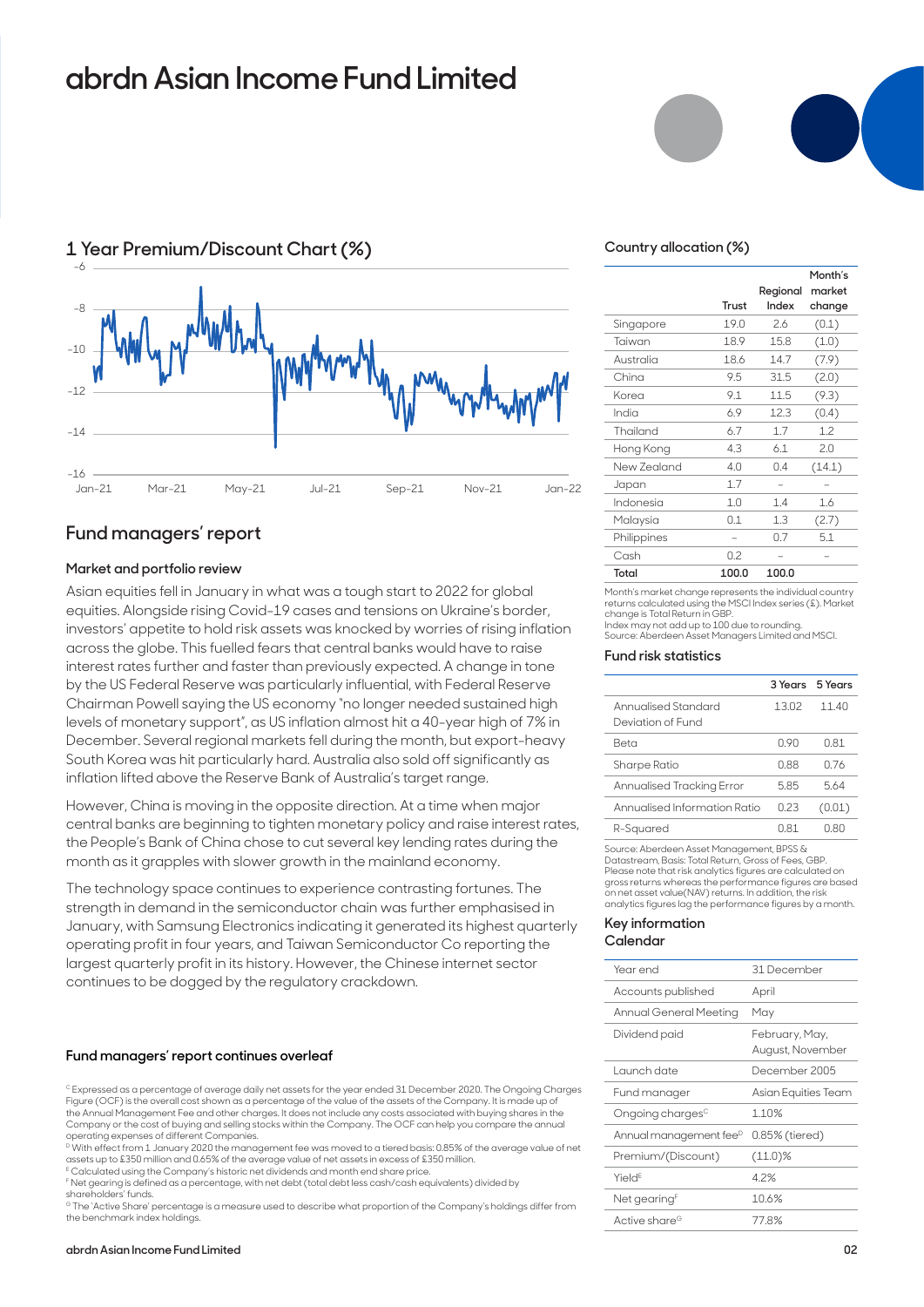## **abrdn Asian Income Fund Limited**

### **Fund managers' report - continued**

In Singapore, United Overseas Bank announced the acquisition of Citigroup's consumer businesses in Thailand, Indonesia, Malaysia and Vietnam for around S\$5 billion. The deal should add roughly 4% to earnings per share and boost its loan book and assets under management by around 3% and 5%, respectively. The transaction will result in a reduction in the bank's capital, but it remains at a healthy level. In other corporate activity, Australian real estate company Centuria Industrial REIT is purchasing six urban-infill assets on the eastern seaboard for A\$132 million on a 4.0% initial yield. This will be funded with debt. This is a continuation of the strategy to grow assets and distributions, as flagged in September when it raised \$300 million in equity to acquire eight assets.

Turning to portfolio activity, we added Kasikornbank to the Fund. The Thai bank is a leader in digitalisation, technology and environmental, social and governance (ESG) factors among its domestic peers. We expect it to be among the key beneficiaries of a reopening of the country and we see attractive prospects for the bank supported by a solid balance sheet, strong branch network and measured approach in digital transformation. This will also lead to dividends being reinstated.

We sold the positions in Waypoint REIT and CNOOC as we have identified better investment opportunities.

There was minimal dividend activity during the month, but Indian IT services company Tata Consultancy Services (TCS) announced a buyback of Rp180 billion at a price of Rp4,500 per share. This was 10% higher than any buyback announced by the company previously. This combined with the third interim dividend of the year amounts to a pay-out of US\$2.8 billion, or a 1.5% yield.

### **Outlook**

Market sentiment remains vulnerable to prevailing concerns over Fed tightening and inflation amid the recent spike in the oil price. We are watchful over how monetary policy could change over the course of this year and the impact on borrowing costs, companies, sectors and the broader economy. Another key risk continues to be Omicron with cases rising rapidly across Asia, albeit it seems to be less virulent than previous Covid variants. With vaccinations ramping up across economies, however, most governments across Asia appear to be moving towards a stance of living with Covid. This will support the normalising of economic activity and as travel resumes, we should expect positive effects for consumption, businesses and the overall growth recovery.

Given the uncertain outlook, and the expectations of tighter monetary policy and higher interest rates, quality companies with strong balance sheets, that are not reliant on debt financing, look well set for the year ahead. These companies have robust business franchises, with the ability to pass on inflationary cost pressures, and continue to generate positive cash flows from their operations. This is supportive of continued shareholder returns, including dividends, in 2022 and beyond. Hence, we think the Trust is well positioned, and we remain focused on putting capital to work in investment ideas that will generate sustainable returns and income over the long run.

**The risks outlined overleaf relating to gearing, emerging markets, exchange rate movements and warrants are particularly relevant to this investment company but should be read in conjunction with all warnings and comments given. Important information overleaf**

### **AIFMD Leverage Limits**

| Gross Notional |  |
|----------------|--|
| Commitment     |  |

### **Assets/Debt (£m)**

| Equities                    | 485.3 |
|-----------------------------|-------|
| Fixed Income                | 47    |
| Debt                        | 47 N  |
| Cash & cash equivalents 0.8 |       |

### **Capital structure**

| Ordinary shares        | 171.223.957 |
|------------------------|-------------|
| <b>Treasury Shares</b> | 23,709,432  |

### **Allocation of management fees and finance costs**

| Capital | ለበ% |
|---------|-----|
| Revenue | 40% |

### **Borrowing policy**

Up to 25% of net assets (measured at the time any borrowings are drawn down).

### **Trading details**

| Reuters/Epic/<br>Bloomberg code | AAIF                                     |
|---------------------------------|------------------------------------------|
| ISIN code                       | GR00B0P6 1834                            |
| Sedol code                      | B0P6.J83                                 |
| Stockbrokers                    | <b>Stifel Nicolaus</b><br>Europe Limited |
| Market makers                   | SETSmm                                   |
|                                 |                                          |

## **i**

### **Factsheet**

Receive the factsheet by email as soon as it is available by registering at www.invtrusts.co.uk/#signup www.asian-income.co.uk



### **Contact**

**Private investors**  0808 500 0040

#### **Institutional investors**

InvestmentTrustInvestorRelations-UK@ abrdn.com

+44 (0)20 7463 5971 +44 (0)13 1222 1863